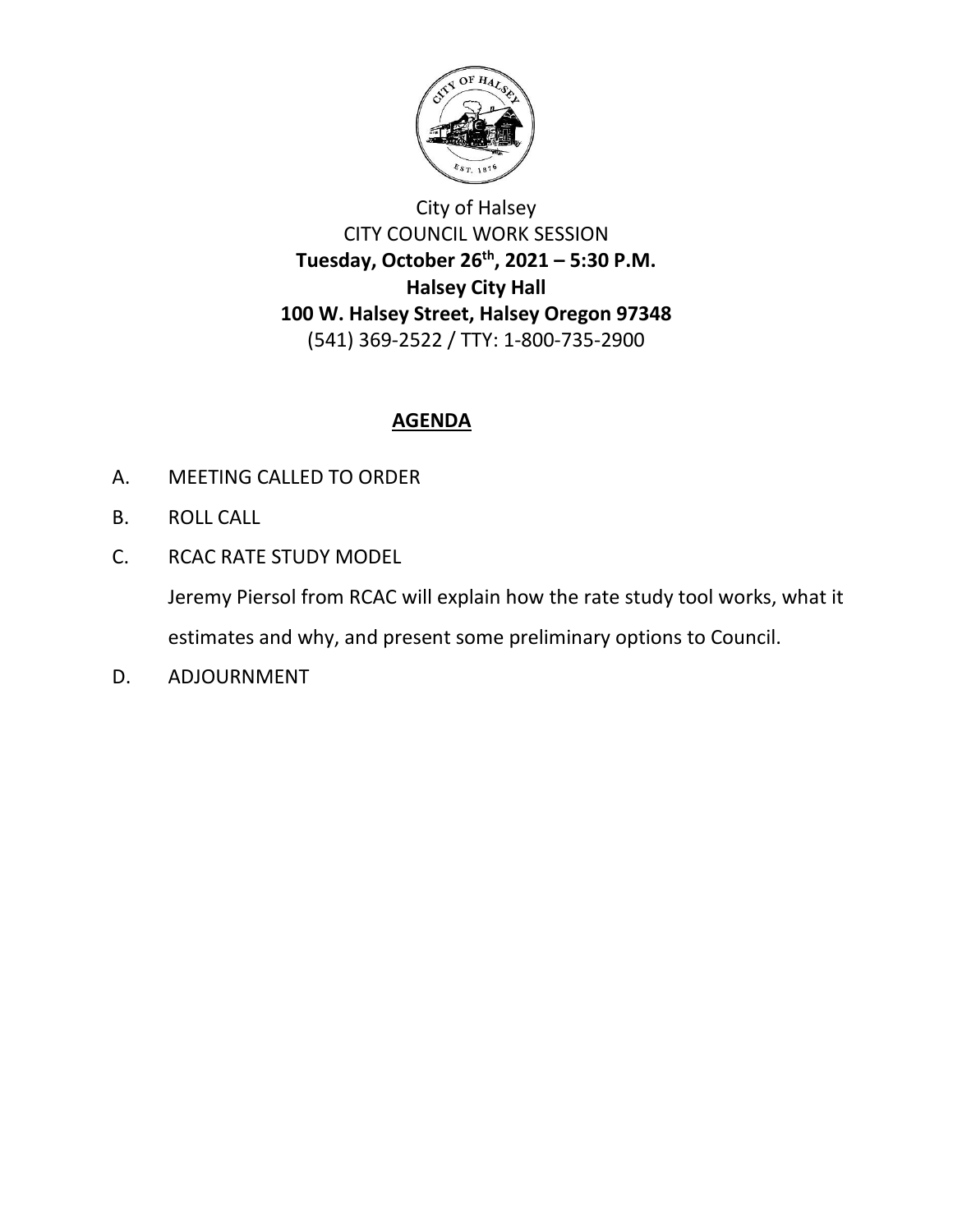### **MEETING LOCATION AND FORMAT**

The Halsey City Council will meet in person in the Halsey Council Chambers. Members of the public are welcome to attend, and audio participation will be available for remote attendance via telephone or Zoom. Disposable face coverings and hand sanitizer will be available for any who want them. Currently, the Oregon Health Authority requires masks or face coverings inside, for everyone over the age of 5.

**Please do not attend in person if you have any symptoms of Covid-19, such as fever or chills, cough, shortness of breath or difficulty breathing, fatigue, muscle aches, headache, sore throat, congestion or runny nose, nausea, vomiting or diarrhea.**

#### **Please use the following phone number:**

#### **1-253-215-8782**

#### **Meeting ID: 343 141 9714**

Please contact city staff in advance for an invitation link to be emailed to you if you prefer to log in via computer or another device. An audio recording of the meeting will be posted on the website within 48 hours of the meeting.

All City Council meetings are recorded. Audio recordings of past meetings are available at www.cityofhalsey.com. The location of this meeting is accessible to the disabled. If you have a disability that requires accommodation, please notify the City Hall office at least 48 hours in advance of the meeting: cityrecorder@cityofhalsey.com | 541-369-2522